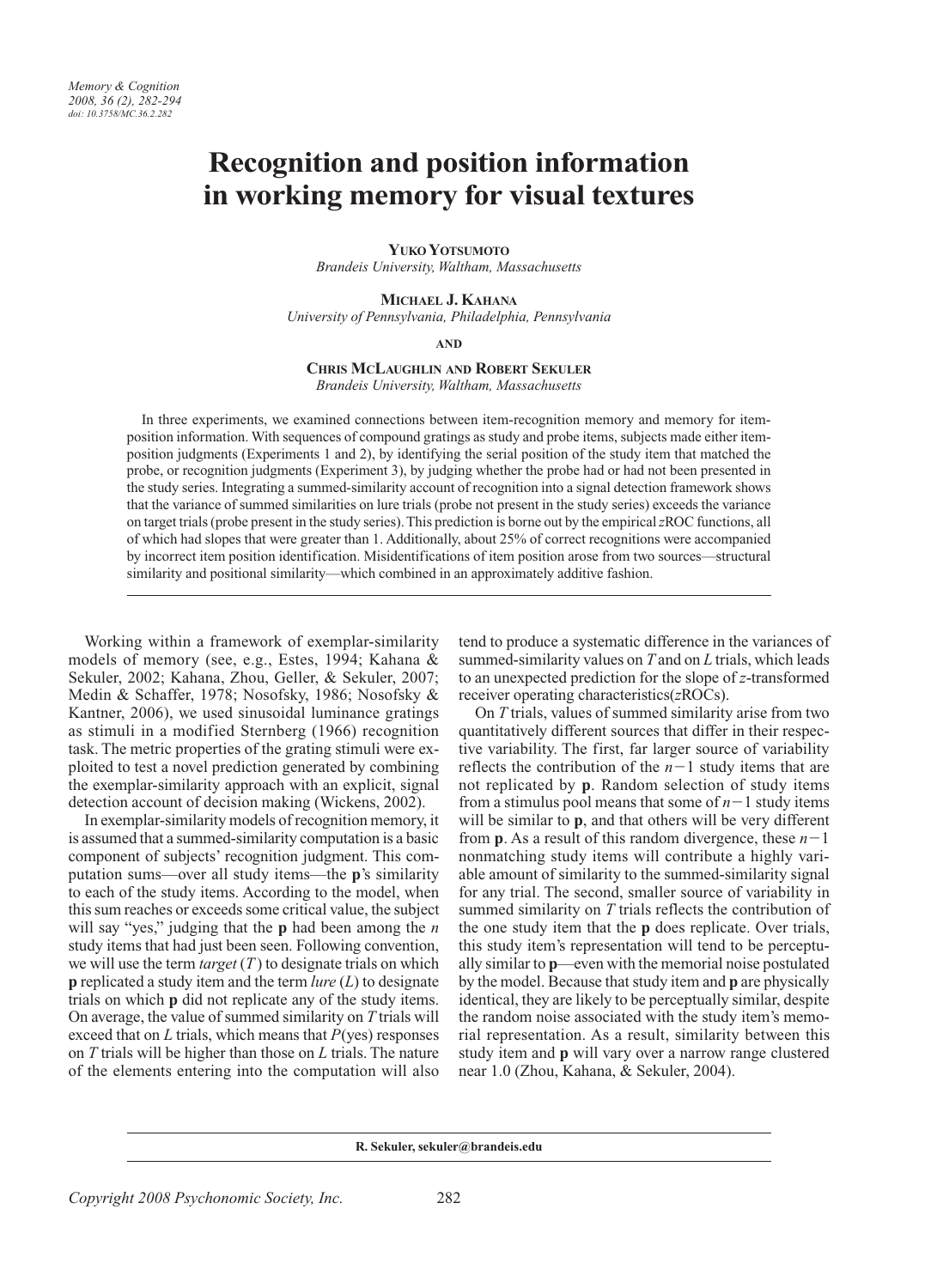On L trials, variability in the summed-similarity signal arises from *n* study items that do not replicate  $\bf{p}$  (by definition, there is no item in the study list that replicates **p**). Again, random selection of study items from some pool means that some of the *n* study items will be very similar to **p**, and others will be quite different. As a result, on L trials, the  $n$  study items will each make a highly variable contribution to each trial's summed-similarity signal. In contrast, on T trials,  $n-1$  study items make a highly variable contribution to summed similarity, whereas the remaining study item contributes little variability. Adding the sources of variability for the two trial types, the variance in the summed-similarity signal will be greater for  $T$ trials than for L trials.

If subjects' recognition judgments were based on summed-similarity values, then the ratios of expected variances on T and on L trials would produce a ROC with a telltale characteristic. This characteristic would be most easily seen when  $P(yes|T)$  and  $P(yes|L)$ —the ROC's x and y values—were transformed to standard z scores and then replotted. In this new plot, the slope of the transformed ROCknown as a zROC—would reflect the ratio of the variances of the summed similarities on  $T$  trials (in the denominator) and  $L$  trials (in the numerator). In order to test this prediction that zROC slopes will be greater than 1.0, subjects in two experiments expressed their judgments using an analogue rating scale. Converting the analogue judgments into rating-scale equivalents facilitated the generation of zROCs, whose slopes could be compared with predicted values. We should note that the predicted zROC slopes greater than 1.0 would not be consistent with prior results from studies with verbal materials presented in lists much longer than ours (see, e.g., Donaldson & Murdock, 1968; Murdock, 1982). Those studies produced  $z\text{ROC}$  with slopes less than 1—a finding that has resisted reconciliation with existing theory (Ratcliff, Sheu, & Gronlund, 1992).

In order to test these predictions, we examined shortterm memory, using both old–new recognition judgments (asking subjects to judge whether some probe item [p] had been part of a just-presented list of three study items) and item-position identifications (asking subjects to judge the serial position of the study item that matched p). On each trial, subjects saw three briefly presented study items. The series of study stimuli—whose members varied from trial to trial—was followed by a probe item  $(p)$ , which either replicated one of the preceding study items or differed from all three. Subjects used an analogue rating scale to identify the serial position whose study stimulus matched  $\bf{p}$ ; if no study item matched **p**, then subjects registered that judgment with a *no* response. The analogue scale also allowed subjects to express their confidence that they had made a correct response (Watson, Rilling, & Bourbon, 1964). These expressions of confidence were used in generating ROCs, which served as one of our analytic tools.

## **EXPERIMENT1**

In Experiment 1, 75% of all trials were target  $(T)$  trials, with the probe item replicating one of the three study items. Additionally, we use  $t_i$  to designate the serial position in which the study item was replicated by  $p$ . On  $T$ trials, a random number generator assigned  $t_i$  with equal probability to the first, second, or third serial position in the set of study items. Allowing  $T$  trials to occur three times as often as  $L$  trials facilitated examination of possible effects of  $t_i$ 's serial position.

#### **Method**

Stimuli. Stimuli for each trial were drawn from a pool of compound sinusoidal gratings; each comprised superimposed vertical and horizontal sinusoidal luminance gratings. Each component's contrast was set to 0.2-a value well above detection threshold. Edge effects were minimized by windowing the grating with a circular 2-D Gaussian (space-constant 1<sup>°</sup> of visual angle). Before the window was applied, a grating's width was 5° of visual angle.

In order to reduce the influence of individual differences in perception on measurements of memory performance, each subject's memory stimuli were scaled according to that subject's visual discrimination threshold (Zhou et al., 2004). Doing so produced for each subject a unique pool of compound grating stimuli with five vertical spatial frequencies crossed with five horizontal spatial frequencies. Frequency discrimination thresholds ranged from 4.3% to 13.1% ( $M = 8.2$ ,  $SD = 3.1$ ). Vertical as well as horizontal spatial frequencies were 2 cpd, plus or minus three or six times a subject's Weber fraction for spatial frequency. Since the mean Weber fraction was 0.082, the spatial frequencies of the average stimuli were 1.51, 1.75, 2.0, 2.25, and 2.49 cpd. Figure 1 illustrates the set of compound gratings that correspond to these typical values. Enforcing a minimum between-stimulus difference of three times a subject's discrimination threshold reduced the likelihood that perceptual confusions between pairs of stimuli with minimal memory load would by themselves lead to misidentifications. A supplementary experiment with five additional subjects showed that when just two gratings were presented for a same-different comparison and those gratings' spatial frequencies differed by three times the subject's discrimination threshold, perceptual confusions were rare—occurring on fewer than 3%-4% of the trials.

**Subjects.** Subjects were 10 paid volunteers whose ages ranged from 19 to 28 years ( $M = 22.9$ ,  $SD = 3.3$ ). Subjects' acuity (measured with Landolt C targets) ranged from 20/13 to 20/22 ( $M =$  $20/16.8$ ,  $SD = 2.7$ ); contrast sensitivity (measured with the Pelli-Robson charts; Pelli, Robson, & Wilkins, 1988) ranged from 1.80 to  $1.95 (M = 1.92, SD = 0.06).$ 

Procedure. Each trial's set of study items comprised three compound gratings, followed by a probe stimulus  $(p)$ . Each of the three study stimuli  $(s_1, s_2, \text{ and } s_3)$  was presented for 750 msec, separated by interstimulus intervals of 400 msec each. Then, after a delay of  $1,000$  msec, a warning tone sounded, and  $\bf{p}$  was presented for 750 msec. One second later, a response scale was presented, and it remained visible until the subject's response had been registered. Subjects used the response scale shown in Figure 2A to report whether p had been in the study set and, if so, which study item (first, second, or third) was matched by **p**. This scale consisted of four selection arms that were labeled None, First, Second, or Third. If p seemed to match one of the study items, then subjects used the computer mouse to identify the arm that corresponded to the serial position of the study stimulus  $(s_1, s_2, \text{ or } s_3)$  that matched **p**. If **p** seemed to match none of the study items, then the subject positioned the cursor on the arm labeled None. In addition, subjects were encouraged to position the cursor in a way that expressed their confidence that they had selected the response-correct arm. In particular, cursor positions near the intersection of the four arms signaled little confidence in the judgment; positions near an arm's outer end signaled high confidence. Since subjects' responses reflected their confidence that they had identified the correct serial position, the task qualified as a Type I rating task (see, e.g., Macmillan & Creelman, 2005).

Once the subject was satisfied with the cursor's location within the response arm, a click of the computer mouse button caused the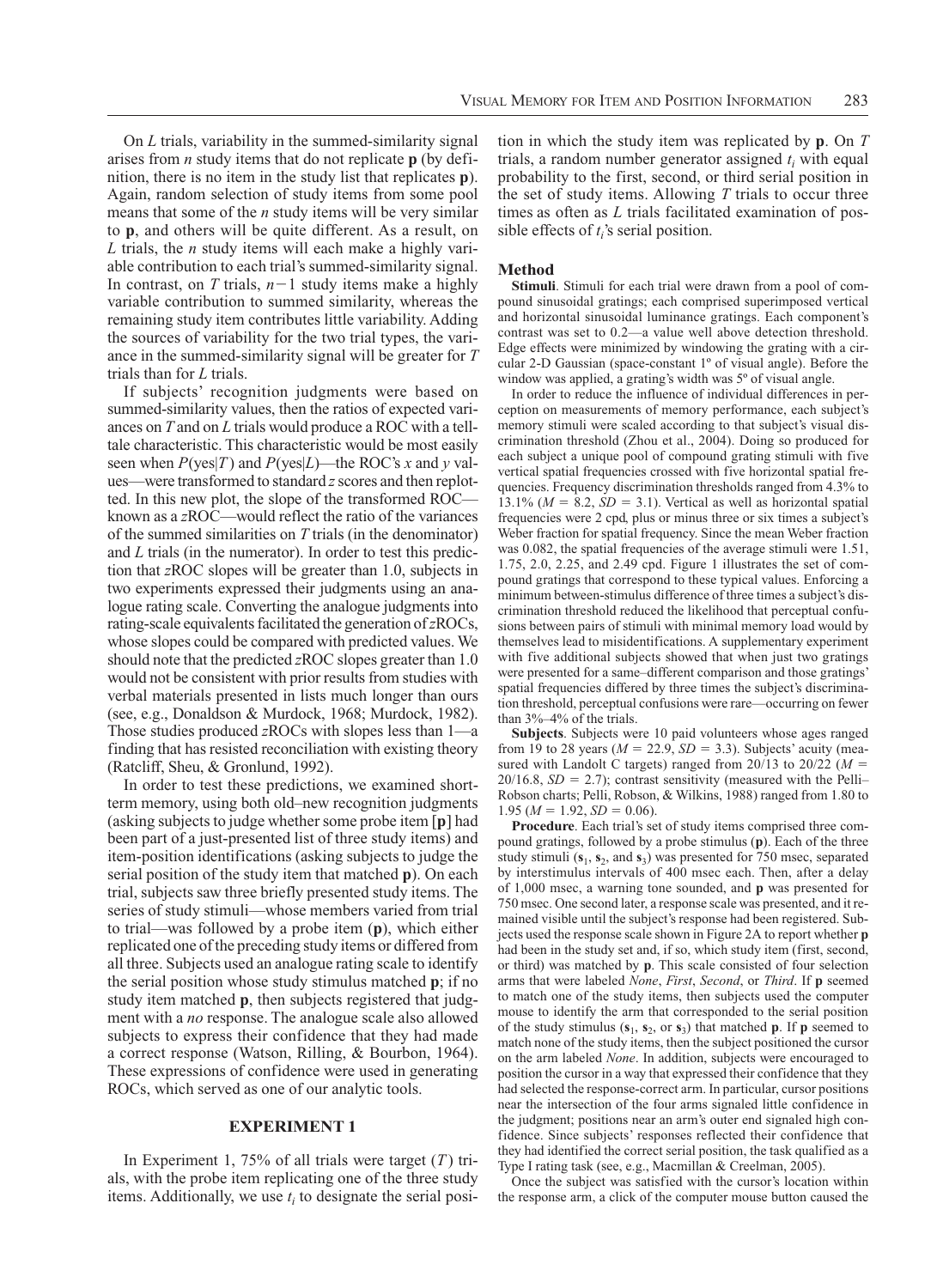

Figure 1. The average set of stimuli used in each experiment. Within each row, vertical spatial frequency changes by three or six threshold units, decreasing and increasing from the mean of 2.0 cpd, shown in the center of the stimulus matrix. Within each column, horizontal spatial frequency changes in the same way, again relative to the mean of 2.0 cpd.

computer to register the cursor's location. No instructions were given about the speed with which subjects should respond. On average, once the scale was presented, a response was registered in about 2-3 sec, which was sufficiently short that memory would not have decayed significantly (Kahana & Sekuler, 2002; Sekuler, Kahana, McLaughlin, Golomb, & Wingfield, 2005).

Distinctive tones provided feedback about response correctness. On T trials, feedback was contingent on the response's identification component: Feedback signaled whether the subject's response correctly identified which study item  $(s_1, s_2, \text{or } s_3)$  matched **p**; as with an incorrect identification response, a None response on a T trial brought feedback that the response was wrong. On L trials, feedback was contingent on whether the response correctly reflected that none of the study items matched p; all other responses—First, Second, or Third were followed by feedback that the response had been wrong.

The display's mean luminance was maintained at 17.8 cd/m<sup>2</sup>, which prevented distracting luminance transients that would otherwise have accompanied a change of stimulus. A subject viewed the



Figure 2. (A) The four-armed analogue selection scale used by subjects to express judgments in Experiments 1 and 2. (B) The two-armed analogue selection scale used to express recognition judgments in Experiment 3.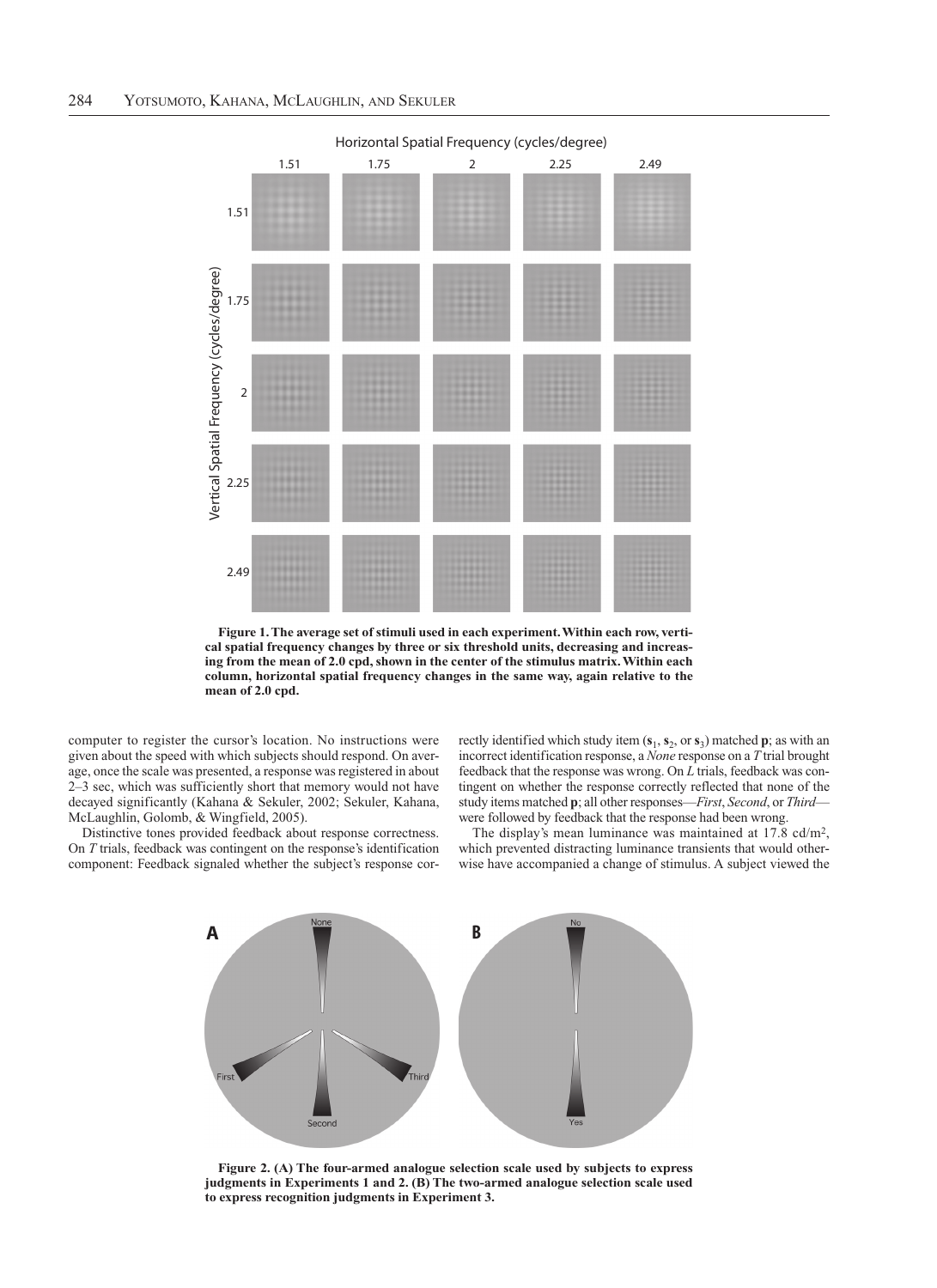stimulus display from a distance of 114 cm, the head supported and steadied by a combination head rest and chin cup. Trials were selfpaced. On each trial,  $s_1$ ,  $s_2$ , and  $s_3$  were sampled randomly without replacement from the pool of 25 stimuli that had been generated for that subject. On 75% of the trials, **p** replicated  $s_1$ ,  $s_2$ , or  $s_3$  with equal frequency. On the remaining trials, **p** was chosen randomly from the 22 members of the stimulus pool that were not among that trial's three study items. These probabilities were explained to subjects prior to the experiment. Each subject was tested on 800 trials that were distributed across four 1-h sessions.

## **EXPERIMENT 2**

Although Experiment 1 examined item-position identification, its overall design was grounded in prior studies of recognition memory in which no identification responses were taken (Kahana & Sekuler, 2002; Kahana et al., 2007). Because those studies used balanced schedules of T and L trials, we were concerned that Experiment 1's unbalanced schedule might undermine comparisons between Experiment 1 and previous studies. Therefore, Experiment 2 replicated the conditions of Experiment 1, but with a balanced schedule of  $T$  and  $L$  trials.

#### **Method**

**Subjects**. Five paid volunteers (age 18–21 years,  $M = 19.8$ ,  $SD =$ 1.1) participated in this study. None had served in the preceding experiment. Subjects' acuity ranged from 20/13 to 20/20 ( $M = 20/16.6$ ,  $SD = 2.7$ ; contrast sensitivity ranged from 1.80 to 1.95 ( $M = 1.89$ ,  $SD = 0.08$ ; frequency discrimination thresholds ranged from 6.0% to 10.2% ( $M = 9.2$ ,  $SD = 3.1$ ). All measurements used the same techniques as those employed in the previous experiment.

Stimuli and Procedure. This experiment used the same family of stimuli as those in the previous experiment, with stimulus spatial frequencies again tailored to individual subjects' frequency discrimination thresholds. The proportion of  $T$  trials was reduced from  $75\%$ in Experiment 1 to 50% in Experiment 2. As before, with equal probability, **p** matched  $s_1$ ,  $s_2$ , or  $s_3$ . These probabilities were explained to the subjects prior to the experiment. There were no other differences between this experiment and its predecessor. Each subject was tested on 800 trials, distributed across four 1-h sessions.

## **EXPERIMENT 3**

In the preceding two experiments, subjects made an item-position judgment on each trial, either identifying the serial position of the study item that matched **p**, or responding None. It was computationally simple to transform those item-position judgments into equivalent recognition memory, but we cannot ignore the possibility that the result might not truly correspond to recognition measured directly. How well does recognition that is measured indirectly, by means of transformed item-position judgments, correspond to recognition measured when no itemposition judgment was required? In order to answer this question, for this experiment, we modified the task used in the preceding two experiments, eliminating position judgments and requiring only recognition judgments.

## **Method**

**Subjects.** Five paid volunteers (age 18–20 years,  $M = 18.6$ ,  $SD =$ 0.9) participated. None had served in the preceding experiments. Subjects' acuity ranged from 20/15 to 20/25 ( $M = 20/18$ ,  $SD = 4.5$ ); mean contrast sensitivity was 1.95; frequency discrimination thresholds ranged from 6.6% to 18.7% ( $M = 10.6$ ,  $SD = 4.7$ ). Measurements were made using the same techniques as those used in the previous experiments.

Stimuli and Procedure. The only difference between Experiment 2 and Experiment 3 was the judgment required of subjects and the response selection screen on which judgments were registered. As shown in Figure 2B, for Experiment 3, the oblique arms of the four-arm response display were eliminated, and subjects indicated only whether **p** had or had not been among the study items for that trial; no identification response was required. To remind subjects of the task, one arm of the response screen was labeled yes, and the other arm was labeled no. As before, participants signaled their confidence in each judgment by clicking on the appropriate arm, with distance from the center of the screen indicating increasing confidence. Subjects were informed that  $T$  and  $L$  trials would occur with equal frequency. In other respects, Experiment 3 was identical to Experiment 2. Each subject was tested on 800 trials that were distributed across four 1-h sessions, and stimuli were tailored to individual subjects' frequency discrimination thresholds.

#### **RESULTS**

#### **Overall performance**

**Experiment 1.** Figure 3A shows the proportion of correct old-new recognition and item-position identification in Experiment 1. The proportion correct for  $L$  trials  $(.51 \pm .03)$  is shown by the single data point at the panel's right side. The three serial position curves—one for each response measure—show a strong recency effect, with performance on T trials improving from  $s_1$  through  $s_3$ . A repeated measures ANOVA confirmed this result, showing a significant main effect of serial position for both curves in Figure 3A  $[F(2,18) = 26.17, p < .01]$ . False alarm rates the proportion of identifying L as  $T$ —were .12, .13, and .11 for  $s_1$ ,  $s_2$ , and  $s_3$ , respectively. These false alarm rates did not differ reliably across serial positions  $[F(2,18) = 1.60]$ ,  $p > .20$ ].

**Experiment 2.** Figure 3B shows that the proportion of correct responses for L trials was .55  $\pm$  .03. Additionally, as in Experiment 1, the serial position of the study item matched by **p** had a substantial effect  $[F(2,8) = 20.70]$ ,  $p < .01$ ]. False alarm rates were 0.09, 0.15, and 0.09 for  $s_1$ ,  $s_2$ , and  $s_3$ , respectively.

**Experiment 3.** Recognition memory performance for Experiment 3 was expressed as the proportion of correct recognition responses (.70  $\pm$  .26). As with the previous experiments, a repeated measures ANOVA demonstrated a main effect for the serial position of the study item that matched **p**  $[F(2,8) = 11.62, p < .01]$ . We can compare the correct recognition measures from Experiment 2—in which recognition was calculated by summing identification responses—to the recognition measure from this experiment. A repeated measures ANOVA showed that the serial position results for Experiments 2 and 3 did not differ from one another  $[F(2,16) = 1.74, p > .20]$ .

#### **ROC** Analysis

In order to compare recognition as measured indirectly (by identification judgments; Experiments 1 and 2) and recognition measured directly (Experiment 3), we calculated the proportion of correct recognition responses produced in the two tasks. Recognition measures differed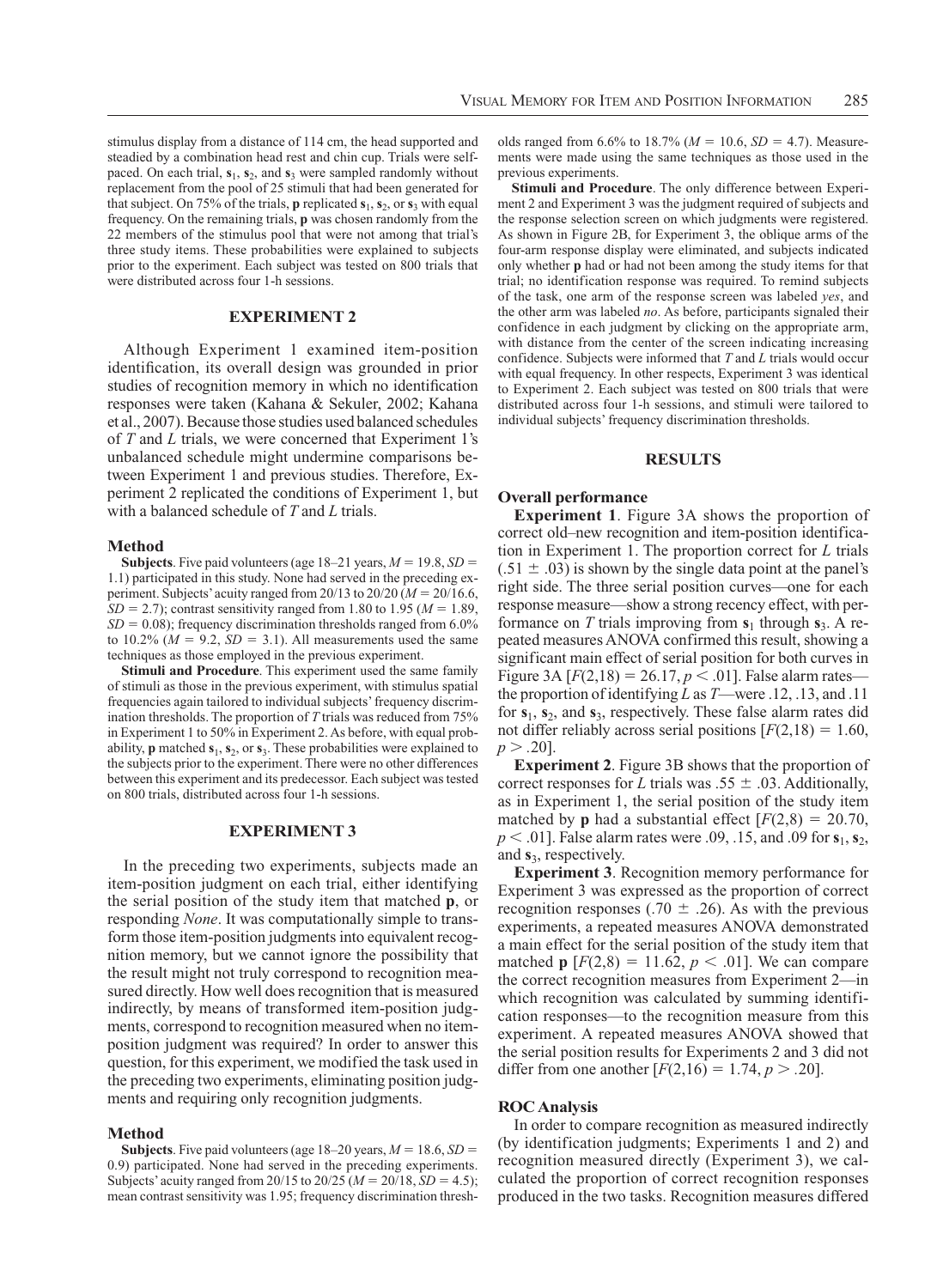

Figure 3. Proportion correct recognitions and identifications as a function of the serial position of the study item replicated by p. Also shown is the proportion correct rejection of lure stimuli (right side of each panel). Vertical bars around each data point represent ±1 within-subjects standard error (see, e.g., Loftus & Masson, 1994).

significantly between Experiments 1 and 2 ( $p < .02$ ), most likely because of the experiments' different ratios of  $T$  to  $L$  trials. Given that  $T$  trials comprised 75% of all trials in Experiment 1 but just 50% of the trials in Experiments 2 and 3, signal detection theory would predict these two values of  $P(R)$  to be ordered as they are. This hypothesis is bolstered by the observation that the overall proportion of both correct recognitions and false alarms was higher in Experiment 1 than in Experiment 2 (see Figure 3).

The difference in stimulus schedule could have affected performance by changing the accuracy of memory (such as what might come from differences in task difficulty and attentional demands), from a change in subjects' criteria, or from some combination of the two. In order to choose among these alternatives, we generated ROC curves from the judgments in each of the three experiments. In doing this, we exploited the confidence judgments provided by subjects' use of the continuous, analogue rating scale (Nachmias & Steinman, 1963).

Because our rating scale was continuous rather than categorical, we sought an empirical estimate of how many useful categories-variations in confidence-were actually represented in subjects' use of the analogue scale. After estimating that number, we used it to set the number of categories used to generate ROC curves from subjects' expressions of confidence. In order to determine the useable grain of the analogue rating scale, we partitioned the rating scales into varying numbers of bins and, for each number, we calculated the amount of information transmitted by the responses (Garner & Hake, 1951).

Watson et al.'s (1964) method was used to calculate information transmitted for correct identification responses that had been sorted post hoc into varying numbers of bins. The number of post hoc response bins was varied from 2 to 12, with the constraint that for any subject, all bins contained equal numbers of responses. The informa-

tion transmitted by these correct responses grew with the number of response categories, but approached asymptote with no more than 10 response categories. Therefore, in generating ROC curves, we partitioned the analogue confidence responses into 10 categories, with equal numbers of responses in each (see Nachmias & Steinman, 1963). In order to test the similarity of results in Experiments 1 and 2, individual ROC curves were generated for each subject, and the area under each curve was calculated using the trapezoidal rule for numerical integration (Wickens, 2002). Because we anticipated that our data would violate the equal-variance assumption, areas were calculated as values of  $A_z$ , rather than of A' (Wickens, 2002). In these calculations, the few response bins whose cumulative proportions were either 0 or 1.0 were dropped.

Figure 4A shows mean ROC curves for the three experiments. In generating ROC curves for Experiments 1 and 2, the analogue confidence ratings for  $r_1$ ,  $r_2$ , and  $r_3$  were aggregated. For the ROC curve derived from Experiment 3, we used the analogue confidence ratings that were associated with yes and no responses. ROCs were generated for each subject, and the area under each subject's ROC curve was computed. The mean area,  $A_z$ , under the ROC and the standard errors associated with that mean was  $0.73 \pm 0.019$ ,  $0.75 \pm 0.027$ , and  $0.68 \pm 0.037$ , for Experiments 1, 2, and 3, respectively. We cannot explain why performance in Experiment 3 was somewhat worse than that in the other experiments, and the small number of subjects in Experiments 2 and 3 make us hesitant to speculate about this point.

A one-way ANOVA confirmed that areas under the ROCs for the three experiments did not differ significantly from one another  $[F(2,19) = 1.56, p > .20]$ . This outcome suggests that recognition as measured directly in Experiment 3 is well approximated by recognition as estimated by aggregating over the three separate identification responses:  $r_1$ ,  $r_2$ , and  $r_3$ .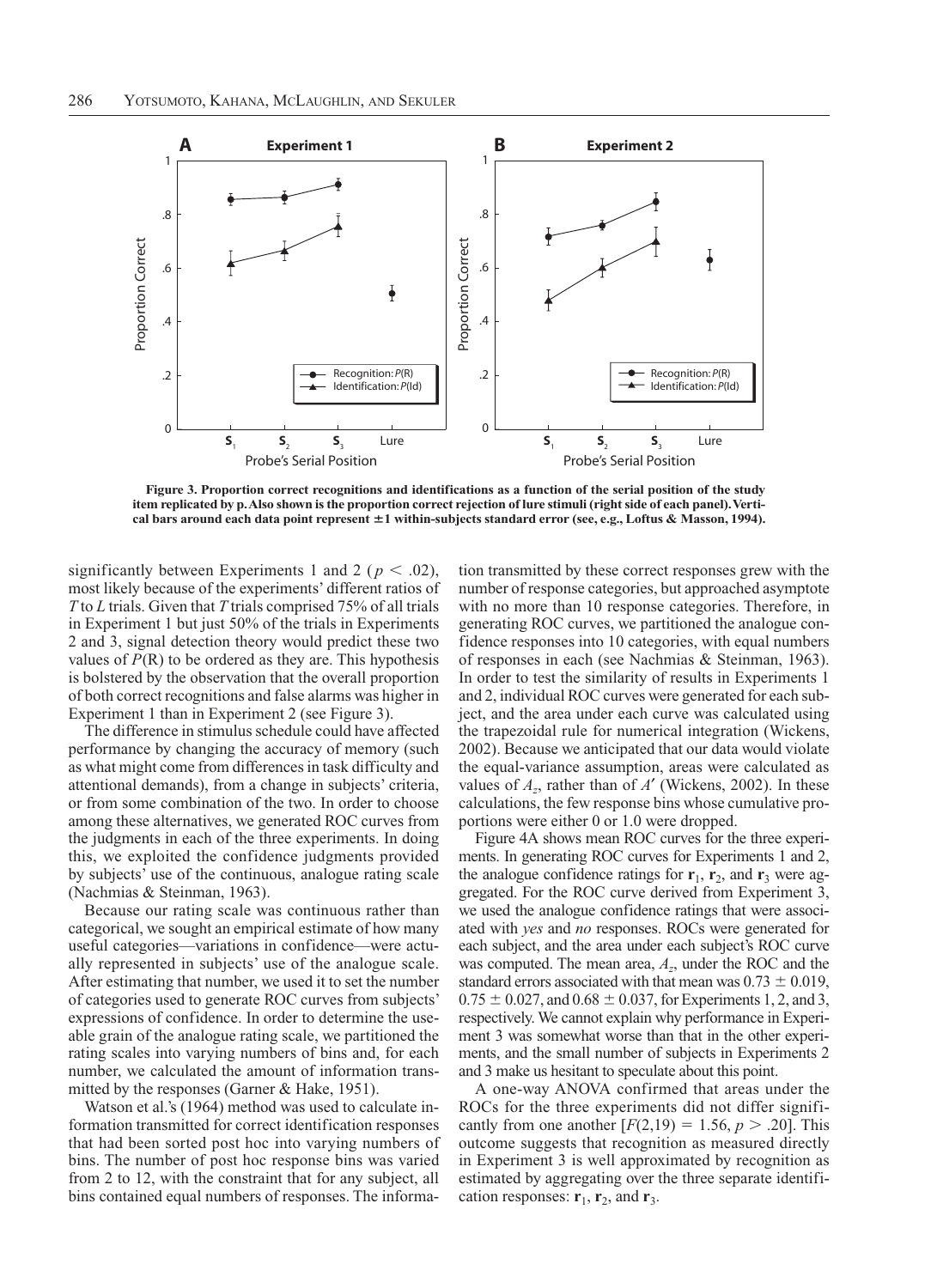

Figure 4. (A) Receiver operating characteristics (ROCs) for recognition performance in Experiments 1–3. ROCs for Experiments 1, 2, and 3 are represented by open circles, filled circles, and filled squares, respectively. (B)  $zROC$  curves generated from recognition performance in Experiments 1, 2, and 3 are represented by open circles, filled circles, and filled squares, respectively. A zROC is a ROC in  $z$  coordinates, where  $z$  is a transformation that converts a proportion into its corresponding  $z$  or standard score.

## **Item-Position Errors**

In both Experiments 1 and 2, subjects made many misidentifications of serial position. On about  $25\%$  of all T trials, subjects correctly rejected the no response, only to misidentify the serial position of the study item that had actually been replicated by **p**.

In order to evaluate possible causes of misidentifications, we asked whether misidentifications might be explained by some structural or positional attribute of the stimuli. The structural attribute was the pairwise spatial similarity between exemplars in the two-dimensional Euclidean space within which our stimuli were defined. This variable's likely potency is suggested by a summed-similarity account of false alarms and recognition judgments. For the positional attribute, imagine that there was some orderly, nonrandom forgetting of serial position information. One form of nonrandom forgetting produces a "locality constraint," which promotes local rather than global errors. In the task at hand, items that occupied serially adjacent positions in a study sequence would be more likely to be confused with one another than would positions that were more widely separated in a sequence (Lee  $& Estes, 1977$ ; Page & Norris, 1998). More specifically, with partial loss of serial position information,  $s_1$  would be more likely to be misremembered as  $s_2$  than as  $s_3$ , and  $s_3$  would be more likely to be misremembered as  $s_2$  than as  $s_1$ . This account is mute on errors arising from forgetting s<sub>2</sub>'s serial position in a three-item list like those used here. Note that the duration of each study item (750 msec)—together with the 400 msec separating successive items—should have been sufficient to minimize perceptual confusions between intervals, which suggests that misidentifications arise from failure of memory rather than failures of perception.

In order to evaluate competing accounts of misidentifications, each participant's item-position errors were sorted into the cells of a  $2 \times 2$  matrix. In populating the cells of the matrix, we considered only trials on which **p** actually matched either the first or last study item— $s_1$  or  $s_3$ ; the remaining trials, on which  $p$  matched  $s_2$ , did not lead to unequivocal predictions for misidentifications. The matrix's rows corresponded to two levels of a variable we call *struc*tural similarity; the matrix's columns correspond to two levels of a variable we call *positional similarity*. In order to generate the value of spatial similarity, we used a metric stimulus space in Figure 1 to calculate the Euclidean distance in spatial frequency between  $(1)$  **p** and the misidentified study item, and  $(2)$  **p** and the remaining study item that did not match **p**. If the first of these two distances was smaller, then we categorized structural similarity between p and the misidentified item as "high"; otherwise, we categorized structural similarity as "low." For positional similarity, we categorized misidentifications according to whether the error in identification represented a shift of either one (high similarity) or two (low similarity) serial positions. For example, if  $s_2$  were misidentified as matching **p** when the actual matching study item was  $s_3$ , then this error of one serial position was categorized as high positional similarity; if  $s_1$  were misidentified as matching **p** when the actual matching study item was  $s_3$ , then the error of two serial positions was categorized as low positional similarity. A factorial cross of structural and positional variables produced four combinations of differences between p and the misidentified study item. Trials involving a match to  $s_2$  were omitted from this analysis, because univocal predictions for those trials could not be made within our theoretical framework.

Figure 5 shows the proportions of item-position errors in Experiments 1 and 2 that fell into each of the four categories. In each panel, the horizontal axis shows the two levels of spatial similarity; black bars show results with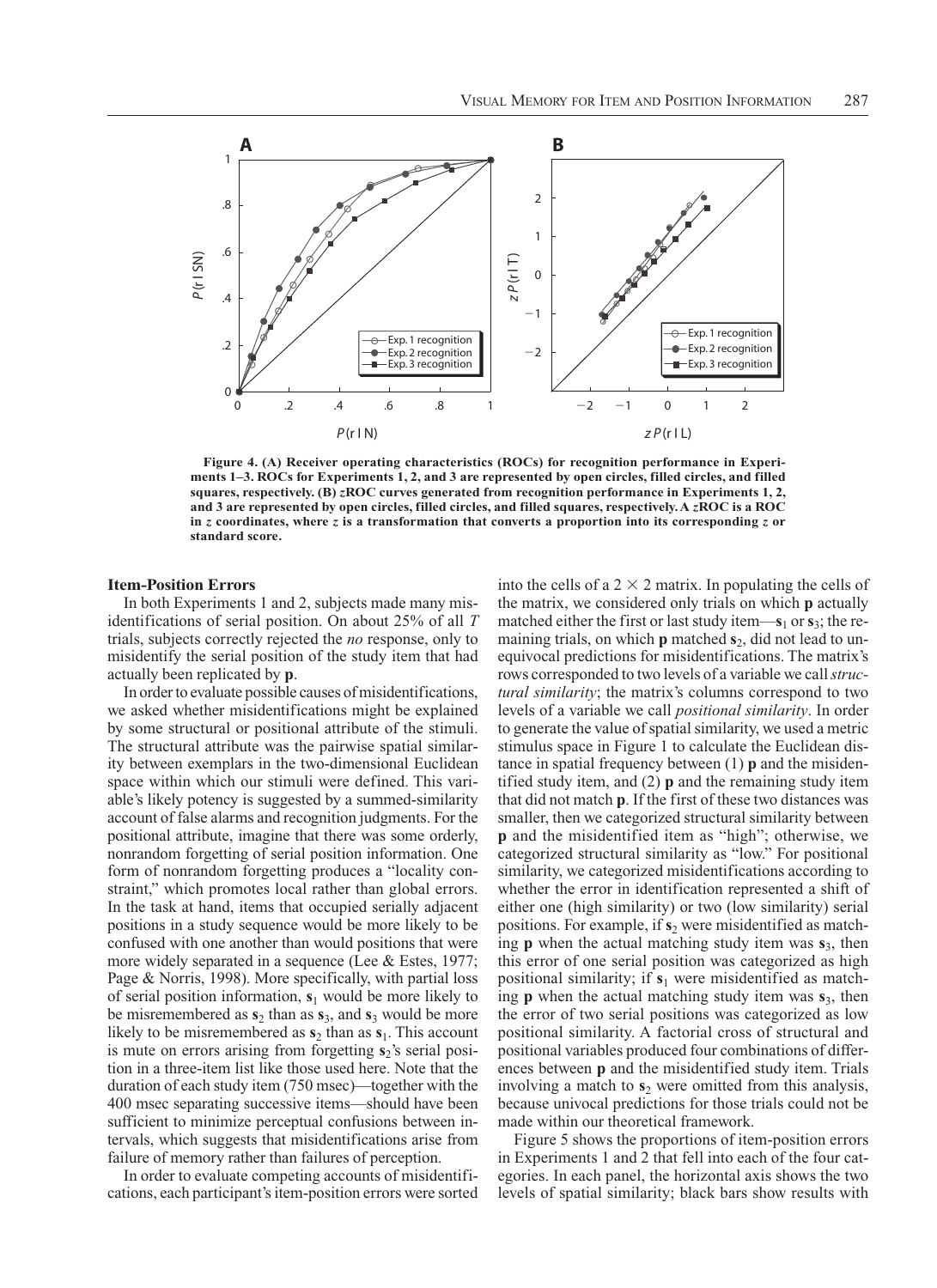high positional similarity, and gray bars show results with low positional similarity. Note first that we can easily dismiss the hypothesis that all misidentifications resulted from a completely stochastic process. Monte Carlo simulation showed that a completely random process, which would produce correct identification of serial position on just .1875 of all trials, would generate values as extreme as the highest value in either panel of Figure 5 on fewer than 1 in  $100,000$  replications of the experiment. In fact, the distribution of misidentifications is consistent with the alternative hypothesis—namely, that both positional and physical similarity induced identification errors, with physical similarity producing a larger effect than did positional similarity. Moreover, the two panels in Figure 5 show no evidence of an interaction between the two variables; that is, the black and gray bars at low structural similarity differ by about as much as the corresponding bars at high structural similarity in both Experiments 1 and 2. Finally, there is some hint in Figure 5 that positional similarity might have played a larger role in errors made in Experiment 2 than in Experiment 1. Although it is tempting to compare effect sizes across experiments, the relatively small samples of subjects make us hesitant to attempt statistical comparisons of this kind.

The distribution of misidentifications across the four categories in the notional  $2 \times 2$  matrix suggests that both positional and structural similarity induced position errors, with structural similarity exerting a larger effect than did positional similarity (compare the pair of bars at the left side of Figure 5A with those corresponding at the figure's right). The figure shows no evidence of an interaction between the two variables; that is, the black and gray bars at the left side of Figure 5A differ by about as much as the corresponding bars at the panel's right side.

Potentially, some errors could have arisen from purely perceptual confusions among stimuli, with no actual involvement of memory per se. However, stimulus series were constructed so that any two stimuli differed in spatial frequency by at least three times the subject's difference threshold. As was noted earlier, when stimuli like ours differ by that much, perceptual confusion alone with minimal contribution from errors in memory would have caused stimuli to be mistaken for one another only  $3\% - 4\%$  of the time. Thus, this source of mistaken identity does not account for the much higher proportion of misidentifications actually obtained in the memory experiment.

Previous studies showed that summed similarity of p and study items is an effective predictor of recognition memory (Kahana & Sekuler, 2002; Nosofsky, 1992). Earlier in this article, we described how a summed-similarity computation can explain the origin of some misidentifications. As it is explained below, summed-similarity computations also make a novel prediction for a key property of the ROCs.

Figure 7 illustrates in schematic form some key elements of NEM<sub>o</sub>, a summed-similarity model for recognition proposed by Kahana and Sekuler (2002). Although our exposition here revolves around NEMo, we should note that many of the same points could be made using other global matching models, which share similar computations (see, e.g., Brown, Neath, & Chater, 2007; Estes, 1986; Lacroix, Murre, Postma, & van den Herik, 2006; Lamberts, Brockdorff, & Heit, 2003; Shiffrin & Steyvers, 1997). NEMo assumes that study items  $s_1$ ,  $s_2$ ,  $s_3$  are stored in memory



Figure 5. Proportion of misidentified items on  $T$  trials as a function of the structural and positional similarity between correct and misidentified study stimuli. (A) Misidentifications in Experiment 1. (B) Misidentifications in Experiment 2. Two levels of structural difference are plotted on the x-axis. Each of them is plotted separately for stimulus pairs that were similar in position (black bars) and for those that were dissimilar in position (gray bars).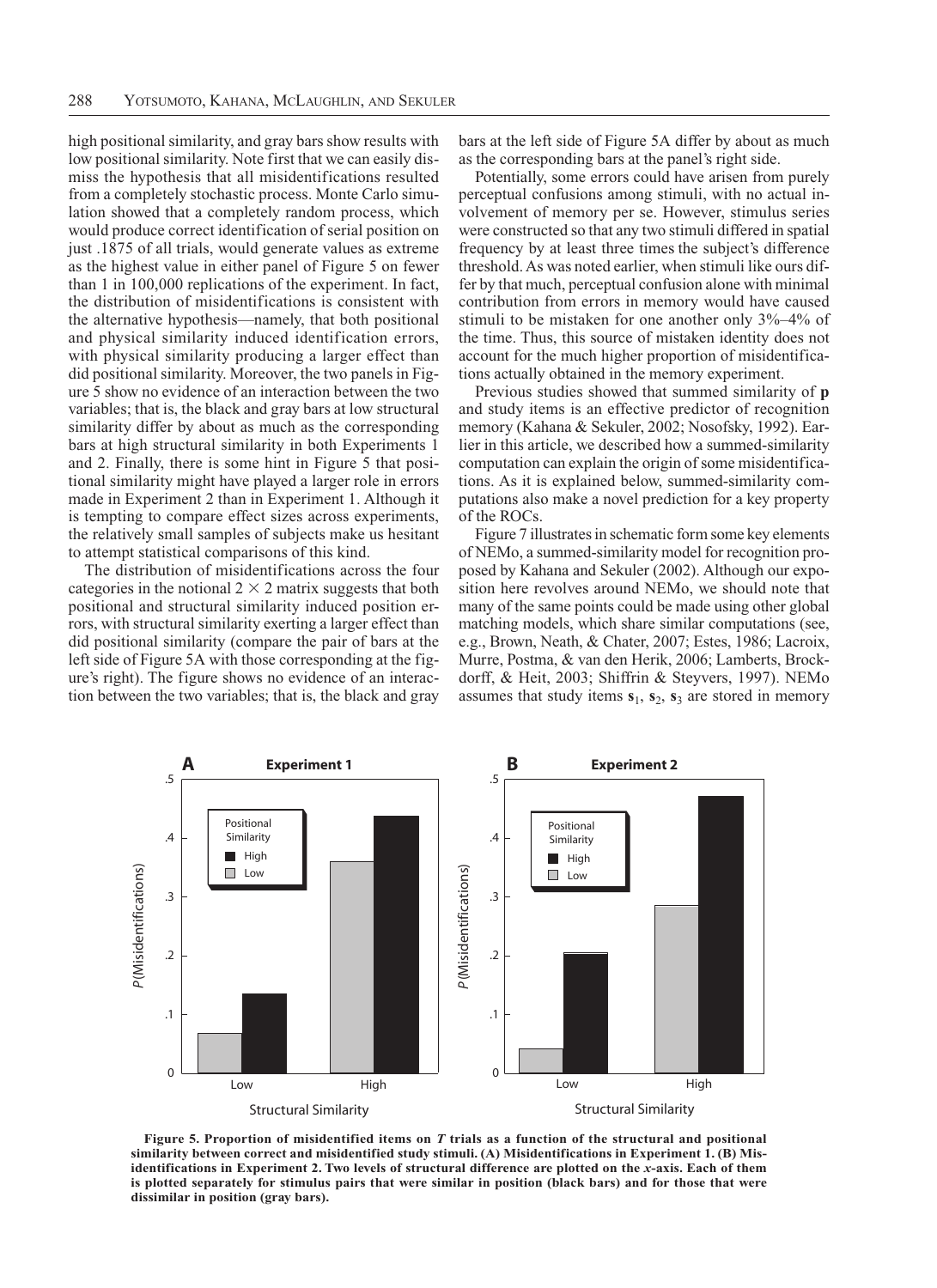

Figure 6. Mean slopes of zROCs measured in each experiment. An error bar represents  $\pm 1$  within-subjects standard error (see Loftus & Masson, 1994).

as corresponding noisy exemplars— $m_1$ ,  $m_2$ , and  $m_3$  where exemplars' subscripts signify the order in which the stimuli were presented. NEMo computes pairwise similarities— $\eta_1$ ,  $\eta_2$ ,  $\eta_3$ —between **p** and the noisy exemplar of each study item. If the sum— $\Sigma \eta$ —of these pairwise similarities exceeds an (optimal) criterion, then the model responds that **p** had been in the study series.<sup>1</sup> If  $\Sigma \eta$  fails to exceed the criterion value, then the model responds that **p** was not among the items in the study series. In NEMo's computation, sets of study and **p** items—together with random noise in the exemplar representations—produce a distribution of values of  $\Sigma \eta$ . By definition, on T trials, **p** must be a physical replica of one study item; on  $L$  trials, none of the study items is replicated by **p**. Thus, even in the presence of exemplar noise that may reduce the remembered similarity of **p** and the study item it replicates,  $\Sigma \eta$  will tend to be larger on  $T$  trials than on  $L$  trials, which will cause the proportion of recognition responses ("hits") to differ on the two trial types. False recognitions ("false alarms") may occur either because on some L trials, exemplar noise will cause  $\Sigma \eta$  to exceed the subject's criterion, or because the lure is similar to many of the study-list items.

## **Predicting the Form of the ROC**

In order to make predictions about the form of ROC curves, we cast the distributions of  $\Sigma \eta$  on T and on L trials into signal detection terms, treating the distribution of  $\Sigma$ *n* for  $T$  trials as the signal distribution and the distribution of  $\Sigma$ *n* for *L* trials as the noise distribution. Within a signal detection framework, then the slope of a linear zROC curve reflects the relative variances of the  $\Sigma \eta$  distributions on T and on  $L$  trials (Wickens, 2002). If the two distributions' variances were equal, then the resulting zROC's slope would be 1. But, as was explained earlier, a model-based account predicts that variance in  $\Sigma \eta$  will be larger on L trials than on  $T$  trials. Hence, the  $zROC$  slopes should be greater than 1 (Wickens, 2002). In order to test this prediction, zROC curves were generated for each subject by cumulating hit and false-alarm rates over response bins (as was described earlier) and converting the cumulated values into standard scores. The mean zROC curves for each experiment are shown in Figure 4B.

For each experiment, the mean zROC curve generated by averaging zROCs from individual subjects is well described by a linear function. Values of  $r<sup>2</sup>s$  for the linear terms in a second order polynomial fit were  $> 0.95$ ; the addition of a quadratic term improved the fit by less than .02, which was not statistically reliable. In a signal detection



Figure 7. Schematic of model showing key stages that could lead to recognition and identification responses. Samples of noise are added to visual representations of the study stimuli  $(s_1, s_2, s_3)$  producing a set of corresponding, noisy exemplars  $(m_1, m_2, m_3)$ that are stored in memory. At the presentation of the probe stimulus, the similarity between p and each memory representation is computed and stored as  $\eta_1$ ,  $\eta_2$ , and  $\eta_3$ . These separate similarity measurements are combined into a summed similarity value,  $\Sigma \eta$ . Omitted from this schematic representation are parameters that transform physical stimulus distances into perceptual similarity, and  $\beta$ , which captures variation in the overall similarity of study items to one another. So that the model can also identify the serial position of the study item that matched p, one might add a max operator that returns the serial position associated with the largest member of the similarity set,  $\eta_1$ ,  $\eta_2$ ,  $\eta_3$ .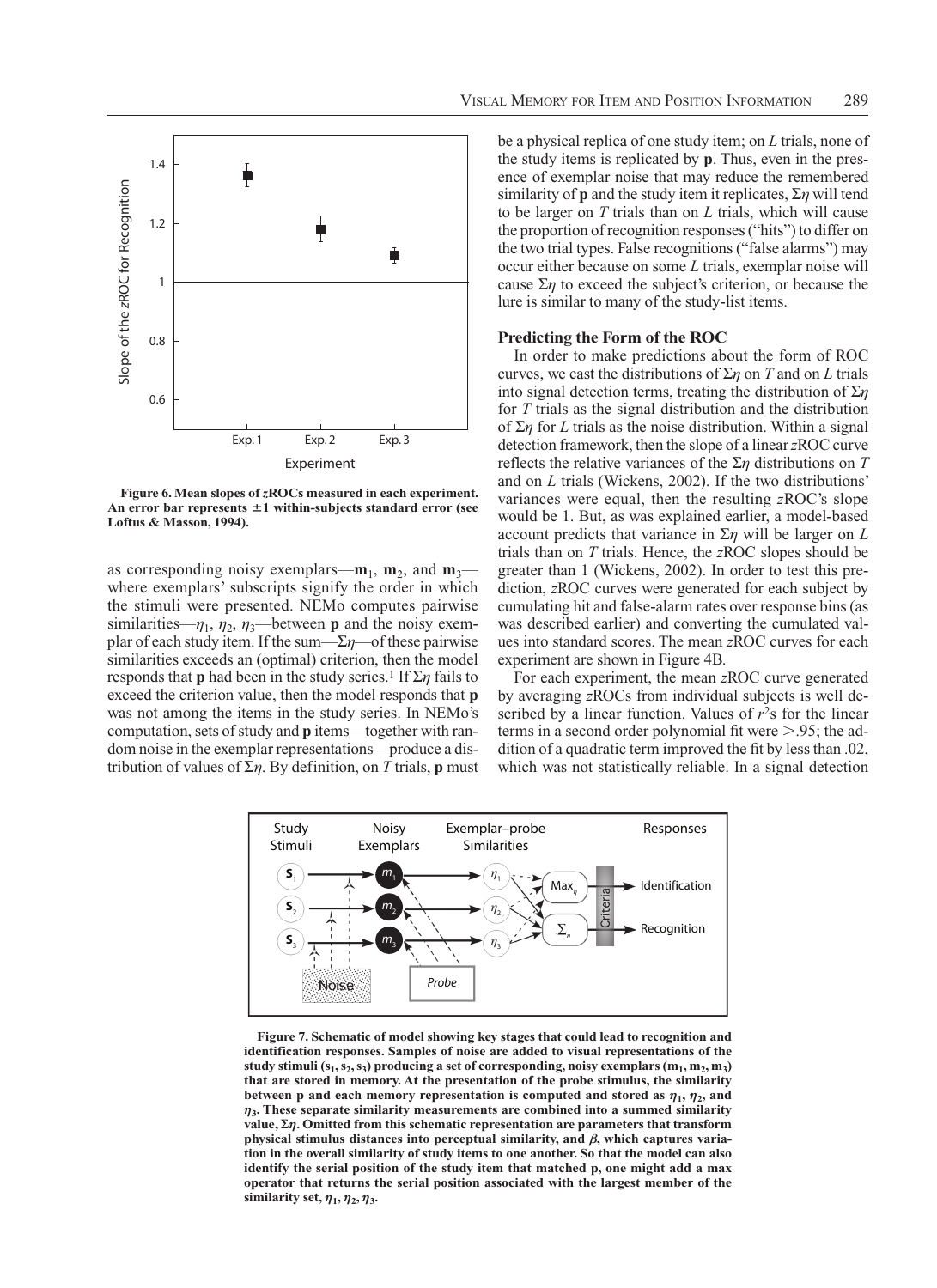framework, the linearity of zROC curves is consistent with underlying distributions that are normal (Murdock, 1982). The mean zROC slopes for each experiment are shown in Figure 6. The zROCs were generated from recognition performance measured directly (as in Experiment 3) or indirectly (for Experiments 1 and 2). Each had a slope significantly greater than 1; this was true even for Experiment 3, whose zROCs had the lowest slopes  $[t(4) = 3.45]$ ,  $p < .03$ ]. The slopes from Experiments 2 and 3 were not significantly different from one another ( $p = .40$ ). Finally, as Table 1 shows, the obtained slopes did not vary systematically with serial position when zROCs were computed for each serial position separately. This consistency of the zROC slopes across the three serial positions suggests that subjects were probably not using substantially different strategies to recognize matching items that occupied different serial positions (Malmberg & Xu, 2006).

In order to verify the link between zROC slope and the distributions of  $\Sigma \eta$  values on T and L trials, we calculated the summed similarity for each trial in our study. In doing so, we substituted pairwise Euclidean differences in spatial frequency for the corresponding perceptual differences that are usually used in NEMo. Although these two variables physical and perceptual distance—are likely related by an exponential transform (Shepard, 1987; Yotsumoto, Kahana, Wilson, & Sekuler, 2007), any increasing monotonic relationship between the two variables would leave the argument unchanged. Summed p-study distances were calculated separately for both  $T$  trials and  $L$  trials in Experiment 3.

The frequency distributions of  $\Sigma$ *n* for all stimulus sets that appeared in Experiment 3 are plotted in Figure 8A. Note that the  $x$ -axis has been reversed so that the smallest value of summed distance lies to the right. Because summed similarity— $\Sigma \eta$ —and summed distance are inversely related, the reversal of the normal  $x$ -axis direction represents increased summed similarity from left to right and also brings the visual format of Figure 8A's distributions into conformity with formats commonly used in signal detection theory. As was expected, the mean value of  $\Sigma$ *n* for *T* trials tended to be larger than the comparable value for L trials; also, the distribution of  $\Sigma \eta$  for L trials had larger variance than did  $\Sigma \eta$  for T trials. This unequal variance in the empirical signal and noise distributions predicts zROCs with slopes greater than 1 (Wickens, 2002).

In order to confirm that distributional differences in  $\Sigma \eta$ for  $T$  and  $L$  trials would actually have the predicted effect on zROC slope, we used a signal detection approach to simulate the recognition data that would be produced by several different distributions of  $\Sigma \eta$ . In particular, we simulated recognition for several different subsets of stimuli,

Table 1 Mean zROC Slope and Standard Error for Each Serial Position and Experiment

| $101$ $1001$ $0011$ $001$ $1001$ $001$ $001$ $001$ $001$ $001$ $001$ |            |      |            |      |            |      |
|----------------------------------------------------------------------|------------|------|------------|------|------------|------|
|                                                                      | Position 1 |      | Position 2 |      | Position 3 |      |
|                                                                      | М          | SE   | М          | SE   | М          | SЕ   |
| Experiment 1                                                         | 1.26       | 0.02 | 1 29       | 0.02 | 1.32       | 0.02 |
| Experiment 2                                                         | 1.13       | 0.01 | 1.12       | 0.07 | 119        | 0.02 |
| Experiment 3                                                         | 1.08       | 0.03 | 1 04       | 0.07 | 1.08       | 0.03 |

all of which were derived from the full set of stimuli used in Experiment 3—the one experiment in which recognition was measured directly. First, we calculated the value of  $\Sigma$ *n* for all 400 *L* trials and for all 400 *T* trials that each subject saw. Figure 8A's lower panel shows the distributions of  $\Sigma \eta$  for the two trial types, aggregated over all subjects. Note that because stimulus sets were generated randomly from the pool of 25 items, each subject had been tested with a partially unique set of T and L stimuli. From each subject's responses to the 400  $T$  and 400  $L$  trials, we generated a zROC and calculated its slope. Note that these 800 trials were the actual stimulus set used in Experiment 3; the mean slope shown in the leftmost point in Figure 8B was 1.09—a value identical to the corresponding value obtained in the actual experiment (see rightmost) point in Figure 6B). Note that not all characteristics of the distributions shown in Figure 8 are faithful to what NEMo assumes. In particular, for the sake of transparency, we have not applied a similarity transformation to the physical stimuli, choosing instead to work with Euclidean distances between the spatial frequencies of our stimuli.

Having confirmed that the variances of distributions of  $\Sigma \eta$  differed between the complete set of our T and L trials, we constituted two subsets of stimuli. For the first subset, we sought to reverse the relationship between the distributions' variances while holding constant the difference between the distributions' means; we reasoned that these new modified distributions should produce zROC slopes less than 1. Starting with each subject's original stimulus set of 400 T and 400 L trials, we carved out a reduced-variance L distribution by selecting 60 L trials whose  $\Sigma \eta$  values were near the mean value of  $\Sigma \eta$ . In addition, 60 T trials were randomly selected without regard to their value of  $\Sigma_{\eta}$ . This maneuver reduced the variance for noise trials, leaving the variance for signal trials unchanged while also preserving the mean difference between the two distributions. Altering the relative variances of  $\Sigma \eta$  for T and L trials had the expected effect on zROC slope: The relatively narrower distribution of summed similarities values on L trials produced a simulated zROC mean slope of  $0.85$ —a value considerably below 1.0 (the rightmost value shown in Figure 8B).

Finally, we did simulations with a somewhat larger subset of values sampled from the original distribution of  $\Sigma \eta$ from  $L$  trials; the aim was to generate a sample of stimuli in which the variance of  $\Sigma \eta$  for L trials was approximately the same as that for  $T$  trials, which should produce  $zROC$ slopes very near 1.0. We drew  $250 L$  trials and  $250 T$  trials from the original sets of  $400$  items.  $L$  trials were drawn without replacement from a region in the vicinity of the mean for all  $L$  trials, but  $T$  trials for the subset were drawn at random from the entire distribution of 400 trials. The result was a ratio of variances between distributions that was intermediate to the ratios for the 60-trial sets and for the complete 400-trial sets. Again, in constructing this set of stimuli, we held constant the mean distance between these two distributions of  $\Sigma \eta$ . From each subject's responses in Experiment 3 to each of these stimulus lists, we generated a zROC for that subject. The mean and standard error of the zROC slopes are shown by the middle point in Figure 8B. Note that as expected, the mean zROC slope here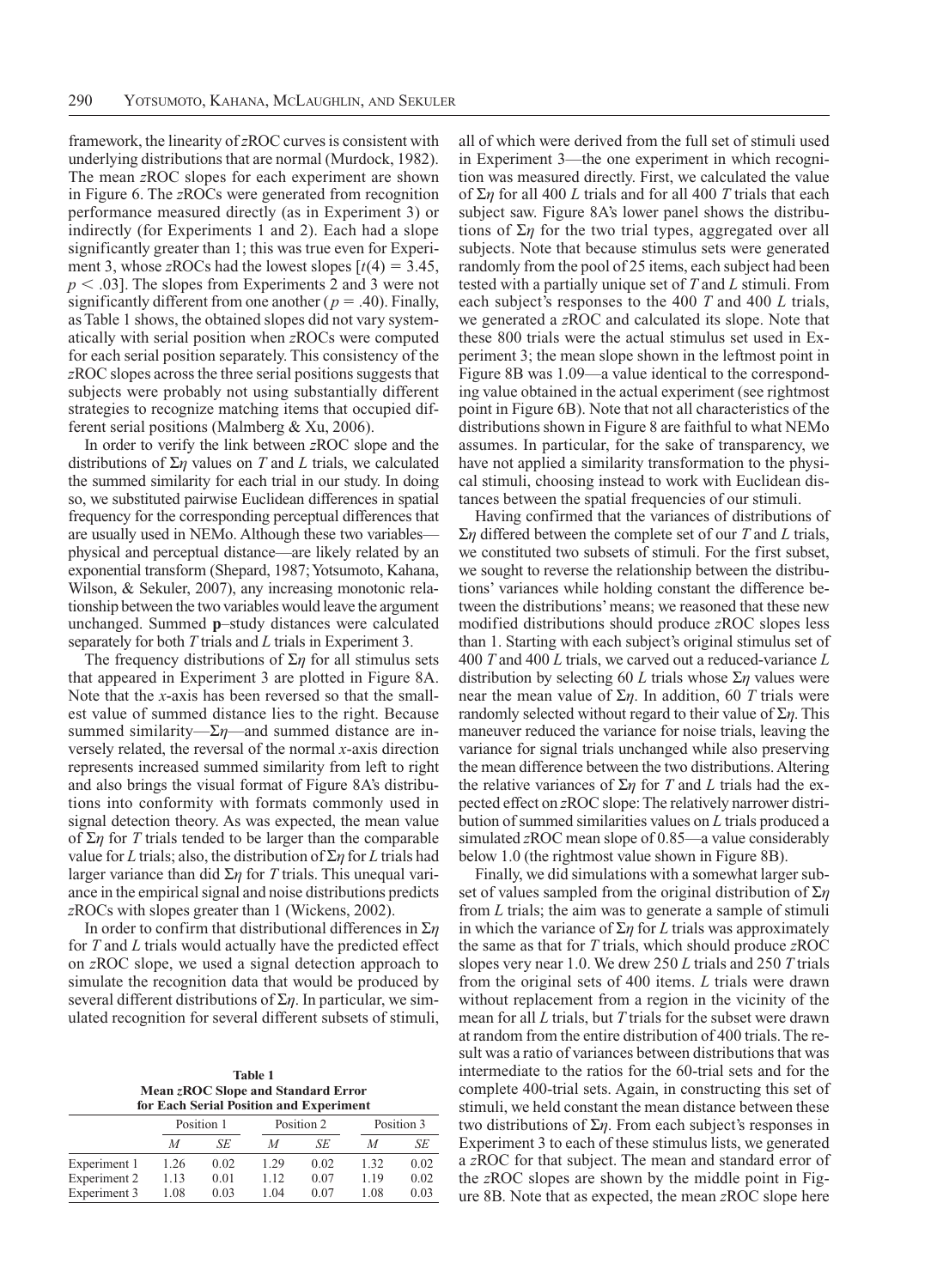

Figure 8. (A) Distributions of summed similarity values for all T trials (upper subpanel) and all L trials (lower subpanel) used in Experiment 3 and in simulations of recognition. L trials used in both Experiment 3 and the first simulation are bracketed by the rectangle with the thickest line. The two narrower rectangles bracket L trials that were used in the second and third simulations. (B) Mean and  $SEM$  slopes of  $z\text{ROCs}$ calculated for three sets of  $L$  trials; the variance of  $L$  trials' summed similarity values varied systematically among the three sets of trials. The rightmost point shows the mean and SEM zROC slope simulated for all stimulus sets used in Experiment 3. The thick, medium, and thin bars each correspond to the simulations with large, medium, and small variance of summed similarity. The thickness of lines in panel B corresponds to that of those in panel A. The standard deviation of the  $T$  distribution is 1.68; the standard deviation for L trials was 2.1.

was intermediate to those from the other two simulated conditions and was close to 1.0.

The simulations represented in Figures 8A and 8B confirm that the slopes of zROC in our experiments are consistent with differences in the variances of summed similarity on  $T$  and  $L$  trials. Specifically, the summedsimilarity values for L trials used in Experiment 3 had larger variance than did the values for  $T$  trials—a fact that signal detection theory predicts (and our simulations confirm) would produce zROC slopes that are greater than 1. One take-home lesson may be obvious: By altering the variance of the summed similarity signals that would be generated on  $T$  and  $L$  trials, one can produce a wide range of zROC slopes above and below a value of 1.0. Another take-home lesson may be less obvious. Beginning with stimulus characteristics, one can go directly to statements about the resulting distributions of summed-similarity signals on different kinds of trials.

## **GENERAL DISCUSSION**

#### **Learning From the Form of ROCs**

For all three experiments reported in the present article, zROC curves had slopes greater than 1. This was true in Experiments 1 and 2, in which recognition performance was estimated from order identification judgments, as well as in Experiment 3, in which recognition performance was measured directly—that is, from recognition judgments themselves. The results of our ROC analyses differ from those that have been reported for studies of verbal recognition memory. As was already discussed, we predicted and then found zROC slopes of  $1.1-1.3$ ; studies using verbal materials report slopes of  $0.8-1.0$  (see, e.g.,

Donaldson & Murdock, 1968; Murdock, 1982; Ratcliff, McKoon, & Tindall, 1994; Yonelinas, 1997). What is the origin of this striking difference? Because our stimuli and our task both differ in several ways from those used to measure verbal recognition memory, it is impossible for one to know which factors are actually responsible for the divergent outcomes. For example, all three of our experiments produced monotonic positional gradients showing a pronounced recency effect, but no evidence of a primacy effect. These monotonic gradients, which were also seen in previous experiments using similar stimuli and tasks (Kahana & Sekuler, 2002; Yotsumoto et al., 2007), differ from a common finding with rehearsable stimuli-a relatively pronounced recency effect accompanied by some primacy effect. In addition to the very different nature of the stimuli in these two domains, each list in our study was followed by a single test probe (either a target or a lure), whereas studies of verbal episodic recognition use long sequences of targets and lures. Moreover, our study employed short lists of only three study items, whereas studies with verbal material have used considerably longer lists of study items (often on the order of  $40-100$  items). Our model-based prediction of zROC slopes greater than 1.0 hinges on the relatively small variability in similarity that would be generated by comparing **p** and the one study item that was replicated by **p** (see above). In such an account, the number of lure items in the study list plays a crucial role. As that number grows, the contribution of the lone nonlure item will be diluted in comparison with the contribution of similarity signals from the increasing numbers of lure items. In turn, this dilution will decrease the differential in summed-similarity variability on  $T$  and L trials, producing zROCs whose slopes approach a value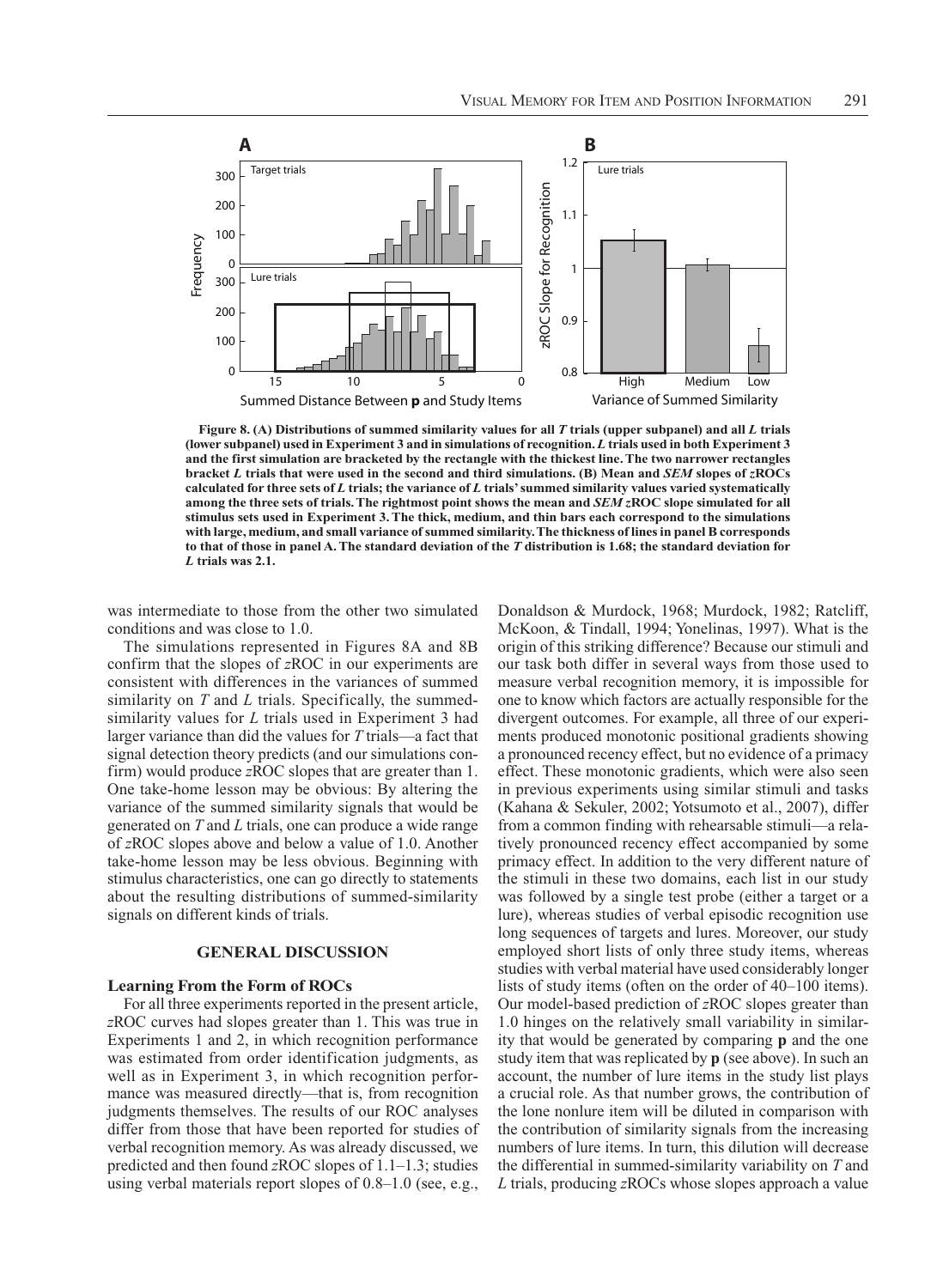of 1.0. Note that this theory-based prediction does not lead to zROC slopes less than 1.0, as was reported by several investigators with lists of verbal items. In order to produce zROC slopes less than 1.0, an additional factor—such as variability in attention or goodness of encoding (see, e.g., Kahana, Rizzuto, & Schneider, 2005)—must be considered. Arguably, with verbal items, variability in goodness of encoding—particularly in long lists—would be greater than the variability associated with stimuli like those used in the present experiments. This additional variability could come from rehearsal (our stimuli are not easily rehearsable), variation in items' imagability, concreteness, word frequency, meaningfulness, and number of implicit associative responses (Hall, Sekuler, & Cushman, 1969), to name a few. All of these things make words interesting and complicated, but they probably add variability—to target items in particular. As Hintzman (1988) pointed out, differential variability in goodness-of-encoding for target items—especially across high- and low-frequency words—could account for key features of the mirror effect, a robust phenomenon that has resisted other explanations.<sup>2</sup> Whatever the origin of differences in ROC analyses may be, the combination of summed-similarity computations for recognition memory and a signal detection framework for decision making do a satisfactory job of connecting  $z\text{ROC}$  slopes to the distributional characteristics of  $T$  and L trials in our experiments.

## **Sources of Item-Order Errors**

The results displayed in Figure 5 suggest that structural and order similarity both influence misidentifications of serial position, and that their separate effects are approximately additive. In order to understand how structural similarity might lead to errors in order judgment, consider a summed-similarity account of false alarms in recognition judgments. Kahana and Sekuler's (2002) summedsimilarity model assumes that three study items— $s_1$ ,  $s_2$ ,  $s_3$ —are stored in memory as noisy exemplars. When the probe—p—is presented, the set of similarities between **p** and each of the noisy exemplars is computed (e.g.,  $\eta_1 \ldots \eta_2$ ). Again, subscripts signify the serial order of stimulus presentation. NEMo describes similarity values as exponentially decreasing functions of spatial differences between  $p$  and the corresponding values— $m_1$ ,  $\mathbf{m}_2$ ,  $\mathbf{m}_3$ . From the resulting similarity values, the summed similarity— $\Sigma \eta$ —is computed. In NEMo, a value of  $\Sigma \eta > k$ , where k is an optimal criterion, constitutes evidence that at least one of the study items matched **p**, which makes **p** seem familiar. Over trials, the probability of a recognition response (that is, a yes response) corresponds to the proportion of trials on which  $\Sigma \eta > k$ .

The exemplar-similarity framework for understanding recognition memory can be extended to account for serial position judgments as well. Although we will not attempt to delineate a full account of such an extension, here is a sketch of some paths that such an extension might take.

A simple approach would be to base serial position judgments on the familiarity of items in memory. In NEMo, older items are coded with more noise and given less weight in the summed-similarity calculation (Kahana et al., 2007). As such, probe items that have greater summed similarity to the list would be considered more recent. A problem with this account is that repeating an item should make it seem more recent, yet the data show that frequency and recency judgments are dissociable and possibly even independent (Flexser & Bower, 1974; Kahana & Loftus, 1999; McElree & Dosher, 1993).

One alternative approach assumes that positional information is coded as part of the memory trace of each studied item. This idea harks back at least to Ladd and Woodworth (1911), who assumed that positional information served as part of the cue for recall in serial learning tasks. More recently, positional or temporal coding has been an integral element in theories of serial recall, free recall, and even item recognition (Brown, Preece, & Hulme, 2000; Dennis & Humphreys, 2001; Howard & Kahana, 2002). Assuming that position information is encoded with each item, some mechanism is needed to read out, or retrieve this information. If, instead of summing the pairwise similarities between the probe and each of the list items, we retrieved the memorial representation of the studied item that was most similar to the probe, then the positional information encoded with that item could be used to drive judgments of serial position.

In this approach, each trial's pairwise similarities would be processed with a max operator, which returns the index of the largest item in  $\eta_1$ ,  $\eta_2$ , or  $\eta_3$ . In the absence of error, this index would correspond to the serial position of the study item that most closely matches **p**; this value could be the basis for serial-order judgments. Because of noise associated with each exemplar, there will be trials on which the index returned by max will correspond not to the serial position whose study item physically matched **p**, but instead to the serial position of another, nonmatching study item. On such trials, the model would generate an item-order error, misidentifying the serial position of the matching item's similarity to **p**. The probability of such errors would be some monotonically decreasing function of the p's similarity to study items occupying different serial positions. In other words, study items that were not replicated by **p** but were perceptually similar to it would be more likely misidentified as the match than would study items that were less similar to **p**. This is the pattern of results shown in Figure 5.

A different mechanism is required to motivate the position-dependent misidentifications. Drawing on an account of analogous effects in free recall (Howard & Kahana, 1999, 2002), we assume that the representation in memory of each noisy exemplar is tagged with a position code. Because position tags can be degraded (partially forgotten) as a result of passage of time and/or interference, serially adjacent positions in a sequence would more likely be confused with one another than would positions more widely separated in a sequence. In the case at hand, loss of serial position information would make it more likely that  $s_1$  is misremembered as  $s_2$  than as  $s_3$ . Conversely, it would also make  $s_3$  more likely to be misremembered as  $s_2$  than as  $s_1$ . This account is mute on errors involving the forgetting of  $s_2$ 's serial position. Again, this is the pattern of results seen in Figure 5. We should note that this ef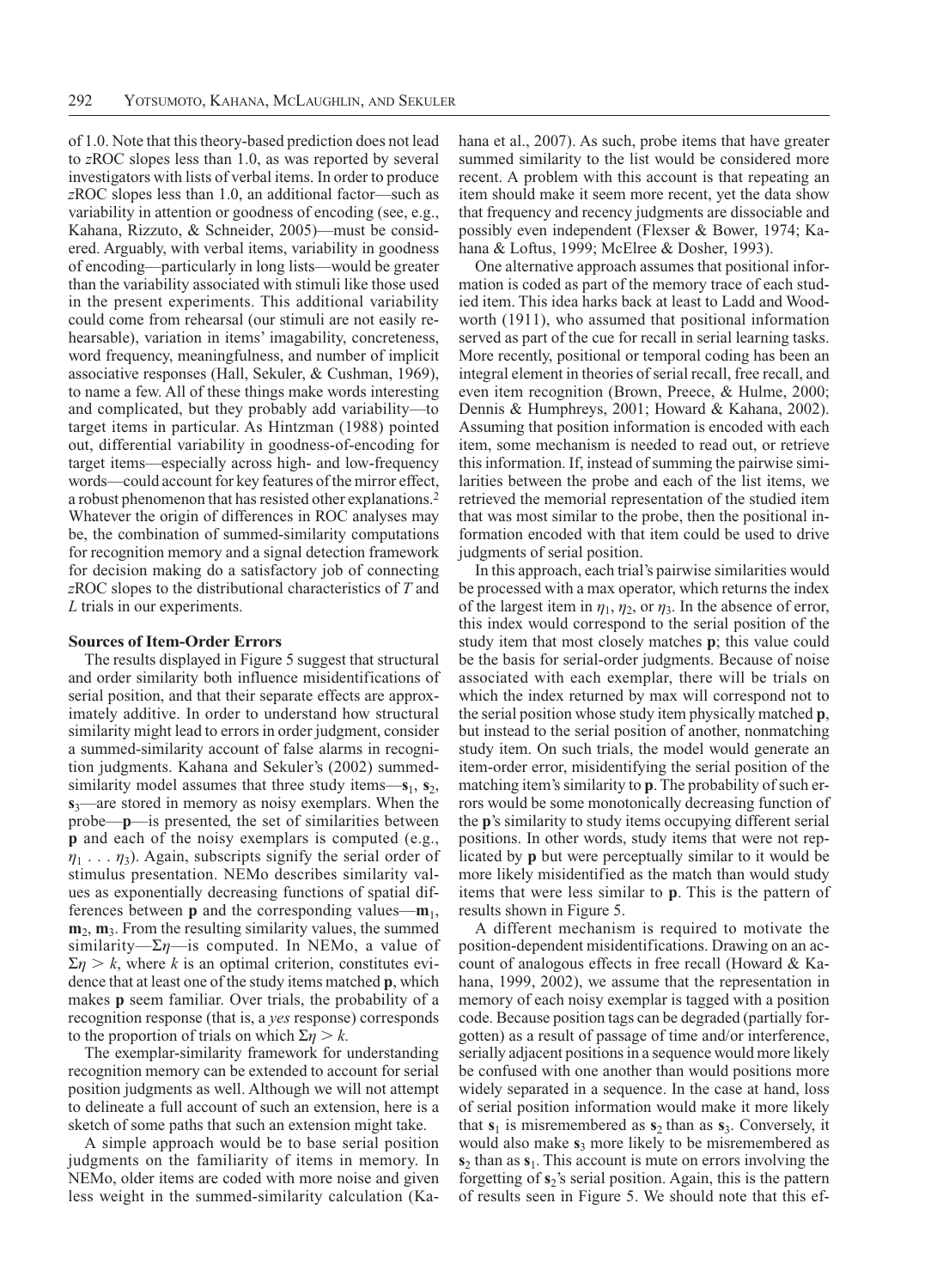fect is reminiscent of Dodson, Holland, and Shimamura's (1998) demonstration that even when subjects misidentify the source of information, they sometimes retain partial information about that source.

For terminological convenience, we have referred to the source of misidentifications just discussed as *positional*. However, we acknowledge that our data do not allow us to distinguish items' positional (order) information from various alternative formulations, such as time-based information. How the serial order of items is represented in short-term memory has been a topic of debate since Lashley (1951) formulated the issue and proposed his ingenious solution. The literature currently has almost as many models as it has data. Henson's (1998) review distinguishes among three classes of models for serial order in short-term memory: "chaining," "positional," and "ordinal," with positional models being subdivided into those that are temporal in nature (such as oscillator- or time-based models; Brown et al., 2000), those in which items are associated with their ordinal positions, taking no account of time (Burgess & Hitch, 1999; Howard & Kahana, 2002), and those in which an item's position is coded relative to a sequence's start and end (see, e.g., Henson, 1999). Any of these models could account for the near-neighbor position errors we observed, although each might take a different route to that end. A variety of experimental strategies could be used to distinguish among the competing accounts. These include methods that decouple our procedure's strict correlation between time-based and order-based stimulus information.

Finally, we should acknowledge potential limitations on the generalizability of our analysis of misidentifications. The first potential limitation arises from the length of our study lists. Each study list comprised just three items, two of which—the first and the last—might be considered special. Indeed, one account of memory for serial order explicitly asserts that the positions of items in a sequence are coded relative to the sequence's start and end (Henson, 1998, 1999). As a result, we cannot rule out the possibility that further experiments using substantially longer study lists would alter the proportion and/or distribution of identification errors from those observed here. A second potential limitation relates to the set of structural similarities embodied in our stimuli. Those similarities did influence overall recognition performance and were presumably responsible for some fraction of misidentification errors. One would expect that an overall increase or decrease in those structural similarities would not only alter overall recognition performance, but would also produce a corresponding change in the proportion of misidentifications that could be attributed to structural similarity.

#### **On Choosing Stimuli for Studies of Memory**

Similarity plays a strong role in the computations underlying episodic memory in a wide range of verbal tasks (see, e.g., Deese, 1959; Hintzman, 1988; Robinson, 1927; Roediger & McDermott, 1995; Skaggs, 1925). Recognizing this fact, we were encouraged to examine memory with stimuli whose similarity structure could be easily measured and controlled (Sekuler & Kahana, 2007). Although gratings like the ones we used are certainly not the only stimulus class that satisfy these criteria, gratings are among the best understood in terms of their representation at various stages of the visual system. It would be interesting for researchers to determine whether our conclusions concerning ROC functions generalize to other classes of metric stimuli that have been used to study memory, including synthetic human faces (Yotsumoto et al., 2007), colors (Nosofsky & Kantner, 2006), and complex sounds (Visscher, Kaplan, Kahana, & Sekuler, 2007). An answer would reveal whether our results were unique to the particular perceptual stimuli whose representations in early visual are well characterized, or whether they could be generalized to other classes of stimuli.

#### **AUTHOR NOTE**

Supported by NIH Grants MH068404, MH5568, MH61975 and NSF Grant SBE-0354378. Y.Y. is now at the Martinos Center for Biomedical Imaging, Massachusetts General Hospital, Charlestown, Massachusetts. Correspondence concerning this article should be addressed to R. Sekuler, Volen Center for Complex Systems, Brandeis University, Waltham, MA 02454 (e-mail: sekuler@brandeis.edu).

#### **REFERENCES**

- BROWN, G. D. A., NEATH, I., & CHATER, N. (2007). A temporal ratio model of memory. Psychological Review, 114, 539-576.
- BROWN, G. D. A., PREECE, T., & HULME, C. (2000). Oscillator-based memory for serial order. Psychological Review, 107, 127-181.
- BURGESS, N., & HITCH, G. J. (1999). Memory for serial order: A network model of the phonological loop and its timing. Psychological Review, 106, 551-581.
- DEESE, J. (1959). On the prediction of occurrence of particular verbal intrusions in immediate recall. Journal of Experimental Psychology, 58, 17-22
- DENNIS, S., & HUMPHREYS, M. S. (2001). A context noise model of episodic word recognition. Psychological Review, 108, 452-478.
- DODSON, C., HOLLAND, P., & SHIMAMURA, A. (1998). On the recollection of specific- and partial-source information. Journal of Experimental Psychology: Learning, Memory, & Cognition, 24, 1121-1136.
- DONALDSON, W., & MURDOCK, B. B. (1968). Criterion change in continuous recognition memory. Journal of Experimental Psychology, 76, 325-330.
- ESTES, W. K. (1986). Array models for category learning. Cognitive Psychology, 18, 500-549.
- ESTES, W. K. (1994). Classification and cognition. Oxford: Oxford University Press.
- FLEXSER, A. J., & BOWER, G. H. (1974). How frequency affects recency judgments: A model for recency discrimination. Journal of Experimental Psychology, 103, 706-716.
- GARNER, W. R., & HAKE, H. W. (1951). The amount of information in absolute judgements. Psychological Review, 58, 446-459.
- HALL, J. W., SEKULER, R., & CUSHMAN, W. (1969). Effects of IAR occurrence during learning on response time during subsequent recognition. Journal of Experimental Psychology, 79, 39-42.
- HENSON, R. N. A. (1998). Short-term memory for serial order: The startend model. Cognitive Psychology, 36, 73-137.
- HENSON, R. N. A. (1999). Positional information in short-term memory: Relative or absolute? Memory & Cognition, 27, 915-927.
- HINTZMAN, D. L. (1988). Judgments of frequency and recognition memory in a multiple-trace memory mode. Psychological Review, 95, 528-551.
- HOWARD, M. W., & KAHANA, M. J. (1999). Contextual variability and serial position effects in free recall. Journal of Experimental Psychology: Learning, Memory, & Cognition, 25, 923-941.
- HOWARD, M. W., & KAHANA, M. J. (2002). A distributed representation of temporal context. Journal of Mathematical Psychology, 46, 269-299
- KAHANA, M. J., & LOFTUS, G. (1999). Response time versus accuracy